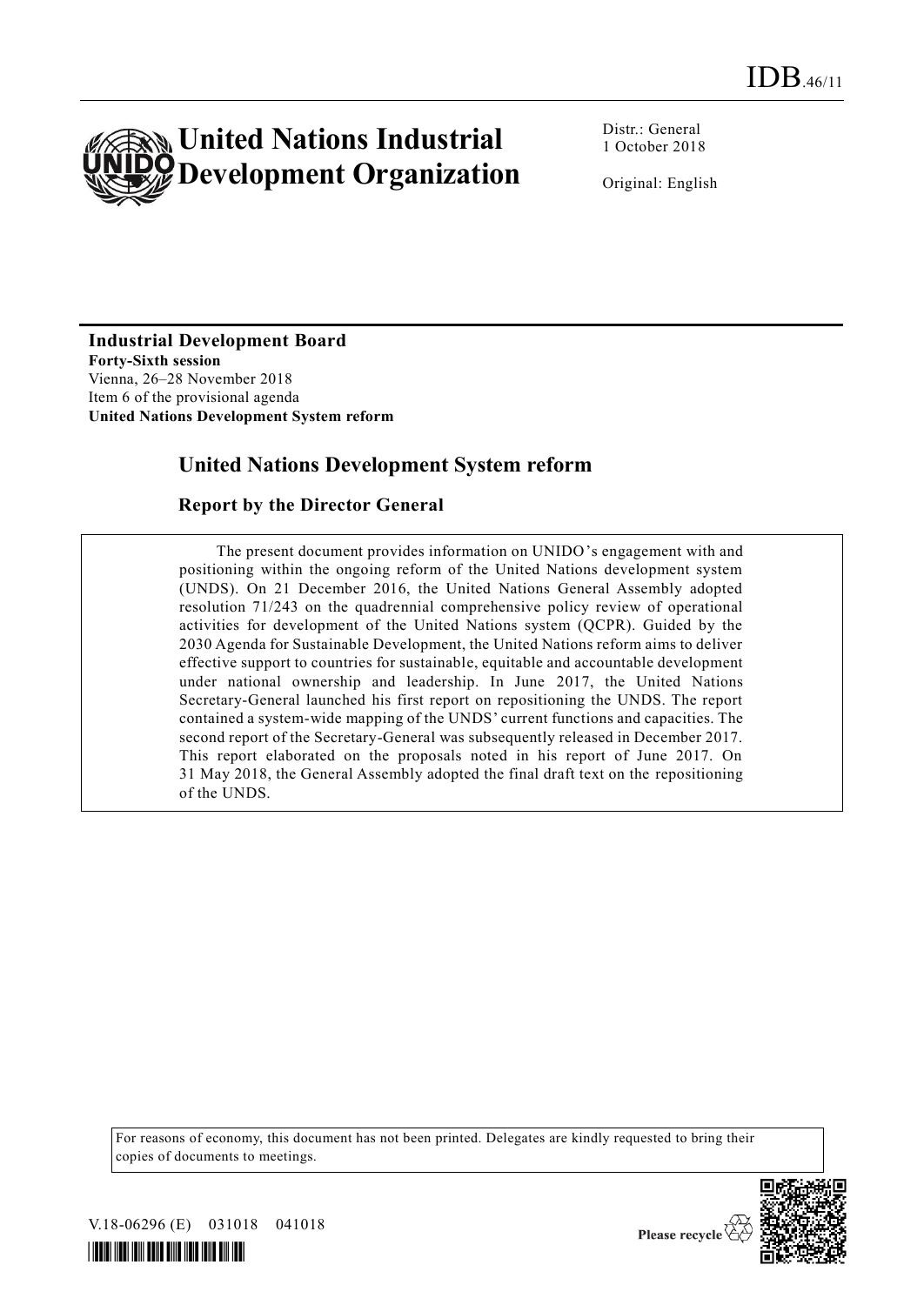### **I. Overview**

1. Resolution 71/243 on the QCPR, adopted on 21 December 2016, initiated the ambitious plan for the reform of the United Nations to deliver effective support to countries for sustainable, equitable and accountable development under national ownership and leadership. It aimed at providing guidance for the UNDS, and is aligned to the 2030 Agenda for Sustainable Development adopted in 2017. In 2018, UNIDO aligned its medium-term programme framework (MTPF) to the QCPR in accordance with resolution 71/243 (GC.17/6).

2. Evidence from the analytical reports in support of the UNDS reform (a) identified significant gaps in the thematic coverage of SDGs, which were particularly evident in the "new" Goals relating to the economic and environmental dimensions of sustainable development. A report found that Goal 9 (industry, innovation and infrastructure), as well as the Goals relating to water, energy and the environment (SDGs 6, 7, 12, 13, 14, and 15) were underfunded and under-implemented; (b) revealed that the UNDS had yet to transition to the 2030 Agenda; and (c) highlighted the need to ensure that the three core elements of sustainable development, the economic, social and environmental dimensions, are balanced.

3. On 31 May 2018, the United Nations Member States adopted resolution 72/729 on the repositioning of the UNDS, comprising seven transformational areas of reform: (a) a system-wide strategic document as a strategic tool to guide and accelerate alignment with the 2030 Agenda, focused on concrete actions; (b) a new generation of United Nations country teams, demand-driven and tailored to meet the specific development priorities and needs of countries; (c) an impartial, independent and empowered resident coordinator (RC) system, establishing a development-focused country team with stronger capacity, accountability and impartiality; (d) a coordinated, reprofiled, and restructured regional approach for a better cohesion and coordination at the regional level; (e) the strengthening of horizontal governance and system-wide transparency and evaluation; (f) the strengthening of United Nations partnerships and South-South cooperation; and (g) a funding compact aimed at setting out mutual commitments to foster investments in the United Nations system towards a stronger funding mechanism for the 2030 Agenda.

4. As an active member of the UNDS, the reform process is of importance to UNIDO. Committed to change and align itself to the reform objectives, UNIDO supports the reform to implement its mandate more effectively and in closer cooperation with development partners, while ensuring the balanced implementation of the 2030 Agenda.

## **II. UNIDO's engagement in the UNDS reform**

5. The Organization has participated in various working groups and discussions on the UNDS reform, including following the debates at the Economic and Social Council in New York. These discussions have extended to the Chief Executive Board for Coordination, and its related committees, including the High-Level Committee on Programmes, the High-Level Committee on Management and the United Nations Sustainable Development Group (UNSDG). 1

6. Internal briefings with UNIDO staff were also held throughout 2017 and in 2018, to raise awareness of the UNDS reform and processes. A channel of communication on the UNDS reform has been established between Headquarters and field offices. Briefings on the UNDS reform were also held for UNIDO Member States and the Informal Working Group on Programme and Budget Committee -related issues.

**\_\_\_\_\_\_\_\_\_\_\_\_\_\_\_\_\_\_**

<sup>&</sup>lt;sup>1</sup> UNIDO senior staff members are engaged in all four UNSDG results groups on (i) SDG implementation; (ii) strategic financing; (iii) strategic partnerships, and (iv) business innovation.